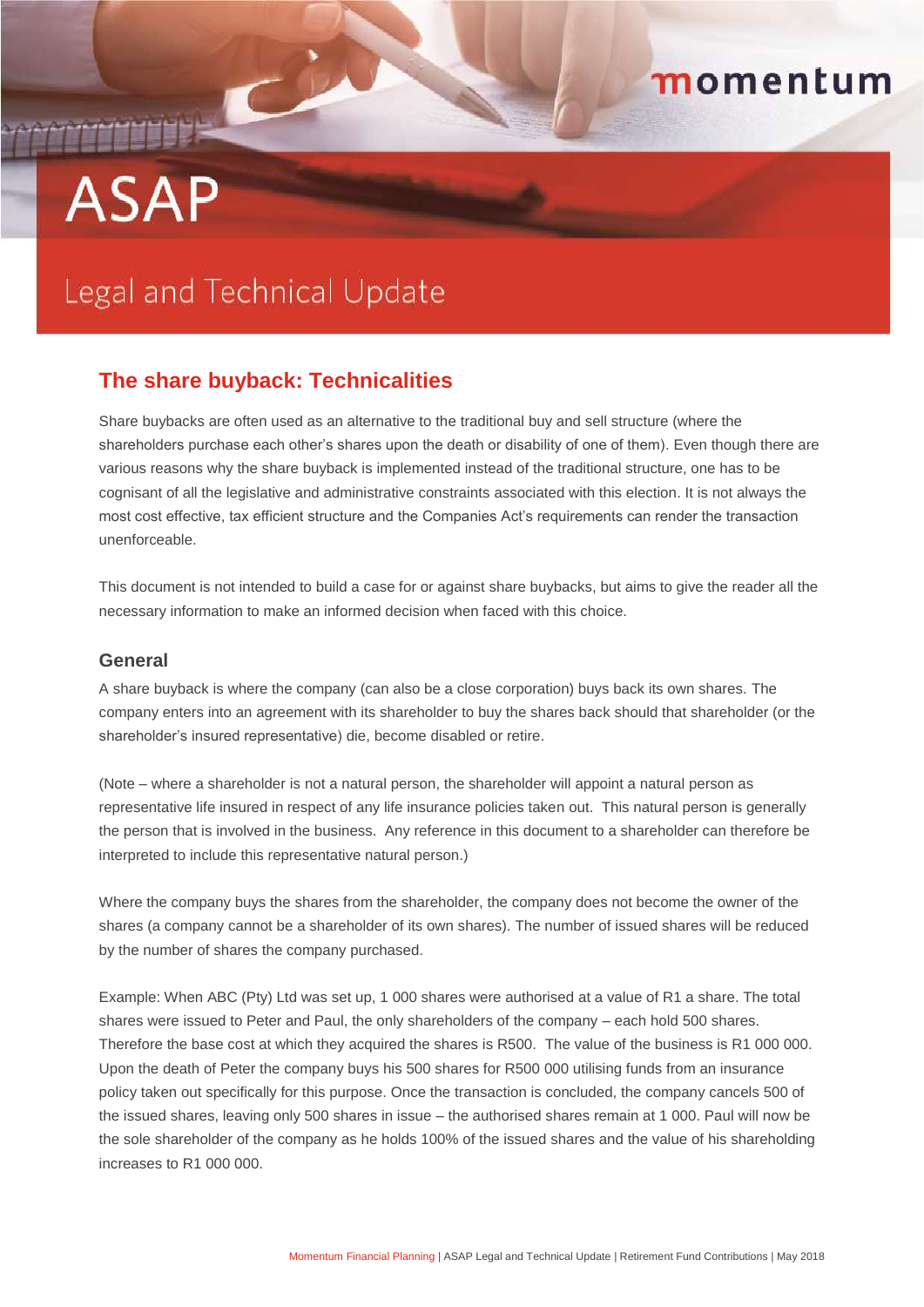#### **Important note**

- The above example illustrates the impact the share buyback has on the share structure of the business, however, it also illustrates that the value of the remaining shareholder's shares being increased automatically.
- The relevance of this is that the remaining shareholder's base cost of his 500 shares remain at R500 but the market value has now increased from R500 000 to R1 000 000 due to the share buyback. This increases the potential capital gains tax liability of this remaining shareholder should the shares be sold any time after the share buyback transaction.

## **The Companies Act, No. 71 of 2008**

In terms of this Act (similar provisions are contained in the Close Corporation Act), a company can repurchase its own shares, but only if all the requirements of the Act are fulfilled. The requirements are as follows.

#### **Section 46: Board resolutions**

This section requires a board resolution to be passed to authorise the repurchase of the shares. Furthermore, the board has to adopt a special resolution to acknowledge that it did apply the solvency and liquidity test and that they reasonably concluded that the company will satisfy both tests immediately after the buyback transaction.

In terms of Section 46(3) of the Act, the buyback transaction must be completed within 120 business days after the conclusion of the board resolution. If this is not achieved, the board must reconsider the solvency and liquidity test at the time of the actual transaction.

#### **Important note**

- It is generally impossible to fulfil the transaction within 120 business days after the conclusion of the board resolution as the transaction is subject to the death or disability of a shareholder. This fact must be acknowledged in the resolution and it should outline the process that will be followed once the event takes place.
- Upon the death or disability of a shareholder the board will once again have to pass the board resolutions as per the requirements. It is advised that the board members appoint an alternate director to replace the deceased, disabled director or shareholder to ensure that the administrative requirements are fulfilled (that is, the decision-making requirements as provided for in the Act).
- In terms of the Companies Act the following votes are required for a resolution and a special resolution to be effective:
	- Resolution: Simple majority unless the Memorandum of Incorporation determines otherwise
	- Special resolution: 75% of the voting rights.

#### **Section 4(1): Solvency and liquidity tests defined**

This section defines the liquidity and solvency tests. In essence it determines that a company will satisfy the solvency and liquidity tests at any particular time, if:

- The assets of the company is equal to or exceeds the liabilities of the company, and
- It appears that the company will be able to pay its debts as they become due in the ordinary course of business for a period of 12 months after the date on which the test is considered or the repurchase transaction was concluded.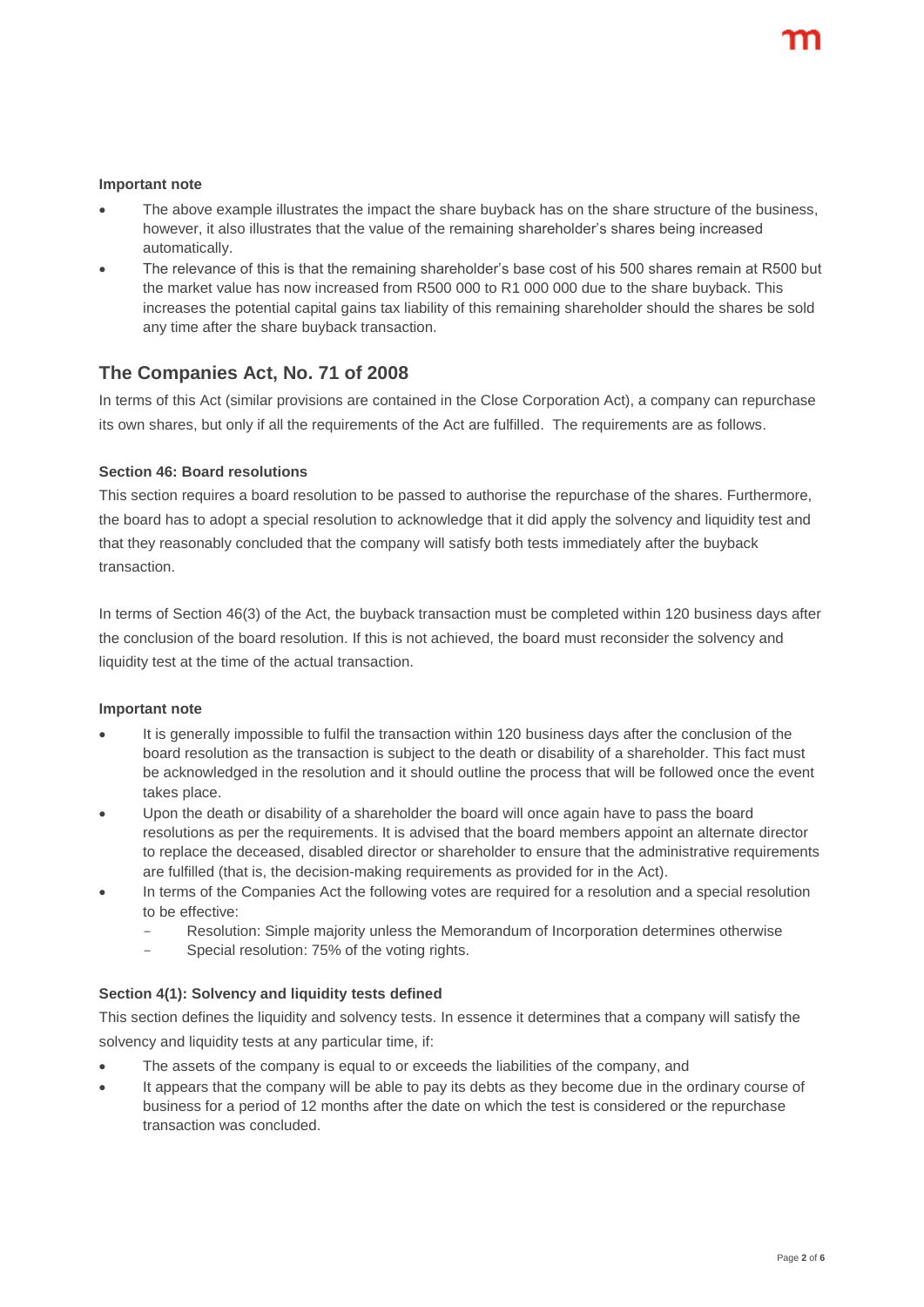#### **Important note**

- The fact that a life policy is used to fund the share buyback transaction will not necessarily guarantee that the tests will be met after the death or disability of a shareholder.
- As shown, the requirement relating to the liquidity test applies at the time of the transaction, immediately thereafter and for a period of 12 months after the transaction. Therefore, if a company is illiquid to the extent that it cannot pay its debts as it becomes due and payable prior to the death or disability of the shareholder, and the policy then pays out to the company after the shareholder's death or disability, it is likely that the company will remain insolvent after the payment of the purchase price (in terms of the buyand-sell agreement) insofar the purchase price is equal to the policy proceeds (net of estate duty).

#### **Section 48: Restrictions**

Section 48(3) determines that the company cannot buy its own shares if the result of that acquisition is that there are no longer any shares in issue.

#### **Important note**

- A share buyback cannot be implemented where the possibility exists that all the shareholders shares are purchased at any given time as this will result in no shareholders and no shares being in issue. It is a legal requirement for a company or close corporation to have at least one shareholder or member at all times.
- Therefore, where there are only two or three shareholders and there is a possibility of simultaneous death of all the shareholders, it is important to consider the traditional buy-and-sell arrangement, if not for all the shareholders, then at least for one of them.

Section 48(6) determines that if the company buys its own shares back without fulfilling the requirements of Section 46 (resolutions and the solvency and liquidity tests), the company can apply to a court to reverse the acquisition within a period of two years. The court may then order for the shareholder from whom the shares were repurchased, to pay back the purchase price to the company and for the company to issue the equivalent number of shares back to that shareholder, estate or beneficiary.

Furthermore, this section determines that if a director was present at the meeting where the board resolution was concluded and that director failed to vote against the transaction knowing that the solvency and liquidity tests were not being met, then that director (or directors) can be held personally liable for any losses suffered by the company as a result of the transaction.

#### **Important note**

- The fact that the company can apply to the court to nullify the transaction for a period of two years after the conclusion of the transaction is an element that must be discussed with the client – especially in circumstances where the company's solvency and liquidity is questionable or volatile.
- It is also very important for the directors of the company to understand the implication if they are part of a decision to conclude the transaction knowing that the liquidity and/or solvency tests are not met. This will result in personal liability and can impact their personal financial situation severely.

From an administrative point of view, Section 48 distinguishes between the processes where less than 5% of the shares are being sold and where more than 5% are sold. If less than 5% of the shares are subject to a share buyback, the following is required: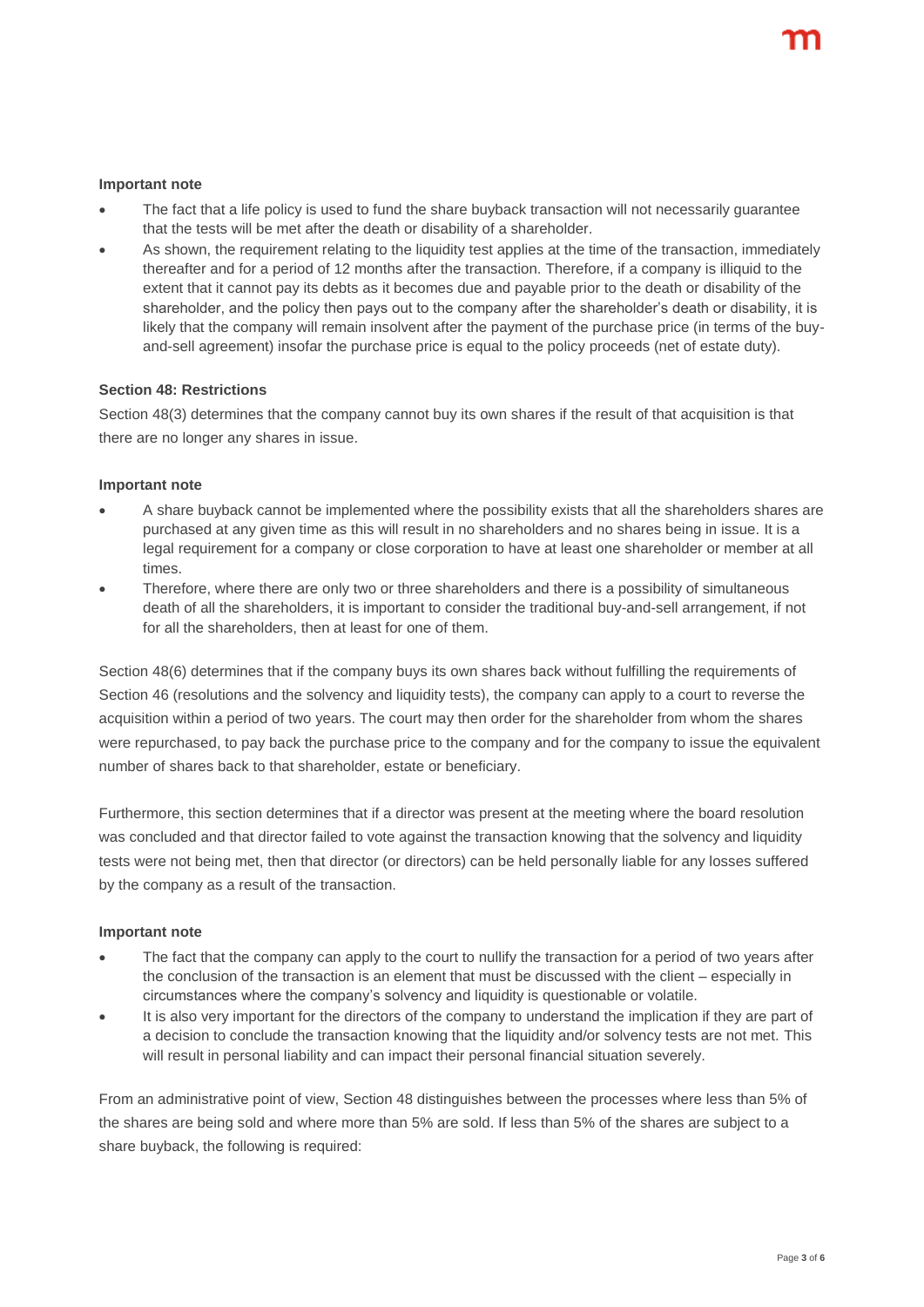- The board must pass a resolution to give effect to the decision to repurchase its shares. If directors are involved in the transaction, then a special board resolution is required.
- The board must also pass a special board resolution that the solvency and liquidity tests are met.

If more than 5% of the shares are being repurchased:

- The board must pass a special board resolution to give effect to the transaction,
- The board must also pass a special resolution that the solvency and liquidity tests are met,
- The board must acquire a prescribed report from an independent expert as prescribed in Section 114 and 115 of the Act (report on the financial position of the company). It is worthwhile to mention that this report can be quite expensive to obtain.

## **Funding a share buyback transaction**

As with a traditional buy-and-sell agreement, the share buyback transaction can be funded by taking out life insurance policies. In this case, the company will be the policyholder (and therefore entitled to the proceeds) and the shareholder will be the life insured.

#### **Income tax implications**

The premiums payable on the policy are not tax deductible as the requirements of Section 11(w)(ii) will not be met.

Paragraph (m) of the gross income definition determines the following:

"any amount received or accrued in respect of a policy of insurance of which the taxpayer is the policyholder, where the policy relates to the death, disablement or severe illness of an employee or director (or former employee or director) of the taxpayer, including by way of any loan or advance: Provided that any amount so received or accrued shall be reduced by the amount of any such loan or advance which is or has been included in the taxpayer's gross income;"

Therefore, the proceeds received from the policy on the life of the shareholder must be included in gross income of the company if that shareholder is also an employee/director (which is generally the case).

Section 10(1)(gH) provides for an exemption where the amount paid from the policy was due to the death, disablement or severe illness of the employee or director (or former employee or director) of the policyholder and no premiums paid by the policyholder on that policy was tax deductible on or after 1 March 2012.

As the premiums are not tax deductible, the proceeds will be tax free in the hands of the company.

(Note – the policy proceeds will also be exempt from capital gains tax due to the exclusion contained in paragraph 55(e) of the Eight Schedule to the Income Tax act. This exclusion applies to all pure risk policies.)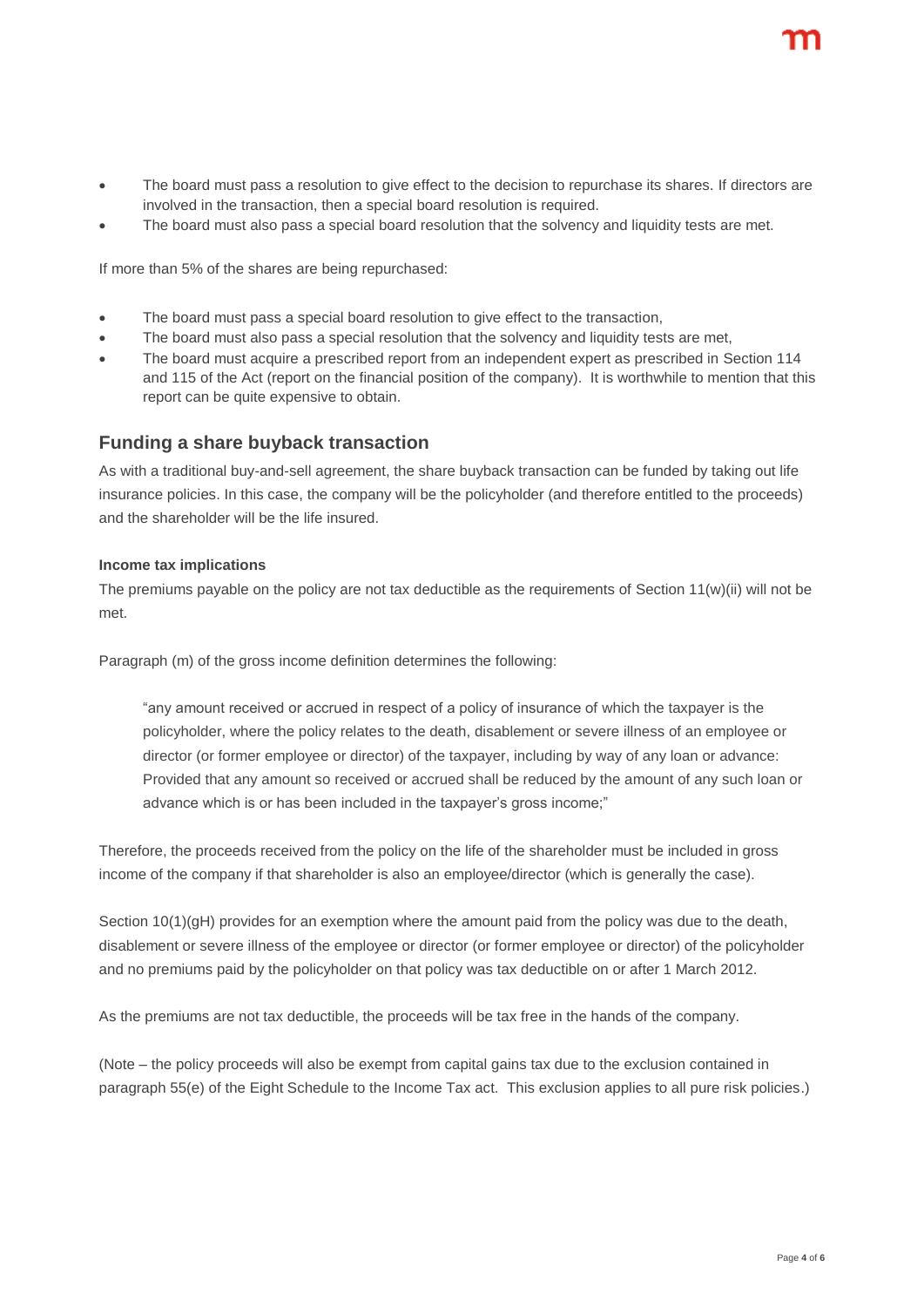#### **Estate duty implications**

The policy proceeds will be a deemed assets in the estate of the deceased shareholder and may be subject to estate duty since the requirements set in Section 3(3)(a)(iA) are not met – the policyholder (the company) and the deceased life insured are not co-shareholders in relation to each other. If one was to rely on section 3(3)(a) the exemption will also not apply as it cannot be argued that the policy was not taken out at the instance of the deceased. Therefore, it is prudent to make provisions for estate duty by increasing the sum insured.

#### **Important note**

- Where a policy is a deemed asset in the estate of the life insured and estate duty can be attributed to that policy's proceeds, the executor is entitled to claim the proportionate estate duty from the recipient of the policy proceeds. If the company wants to ensure that it has a sufficient net amount to fund the agreed purchase price, it will have to increase the sum insured to provide for the estate duty.
- To calculate the gross sum insured required one will use the following formula:
	- To provide for estate duty at 20%, the sum insured must be divided by 0.8;
	- $\circ$  To provide for estate duty at 25%, the sum insured must be divided by 0.75.

## **The purchase price**

#### **Subject to dividends withholding tax (DWT)?**

In terms of the definition of a 'dividend' as contained in the Income Tax Act, a distribution made by a company for the repurchase of its own shares will be seen as a 'dividend' (subject to exceptions).

In this case, the purchase price paid to acquire the shares will be subject to DWT – which will be 20% of the dividend declared to the shareholder (unless one of the exemptions from DWT applies).

As the purchase price is a deemed dividend, the amount has a revenue nature and is not a capital. Hence, no capital gains tax will be payable by the seller.

#### **Subject to capital gains tax (CGT)?**

There is an exception to the above dividend rule – where the purchase price is seen as a reduction or return of Contributed Tax Capital (CTC).

This essentially means that the company is returning capital to its shareholder and it is potentially subject to CGT insofar it exceeds the base cost of the shares. Silke on SA Income Tax explains CTC as follows:

"…CTC is a notional amount. It represents, in common parlance, the consideration received by the company for the issue of its shares, namely, the stated capital or share capital and share premium. It follows that a company's CTC will increase when shares are issued and will decrease when a portion of the CTC is transferred or returned to a shareholder …"

CTC is calculated as follows:

- Share capital and share premium of company immediately before 1 January 2011, Less  $(-)$
- Any amount available for distribution as a dividend prior to 1 January 2011, Plus  $(+)$